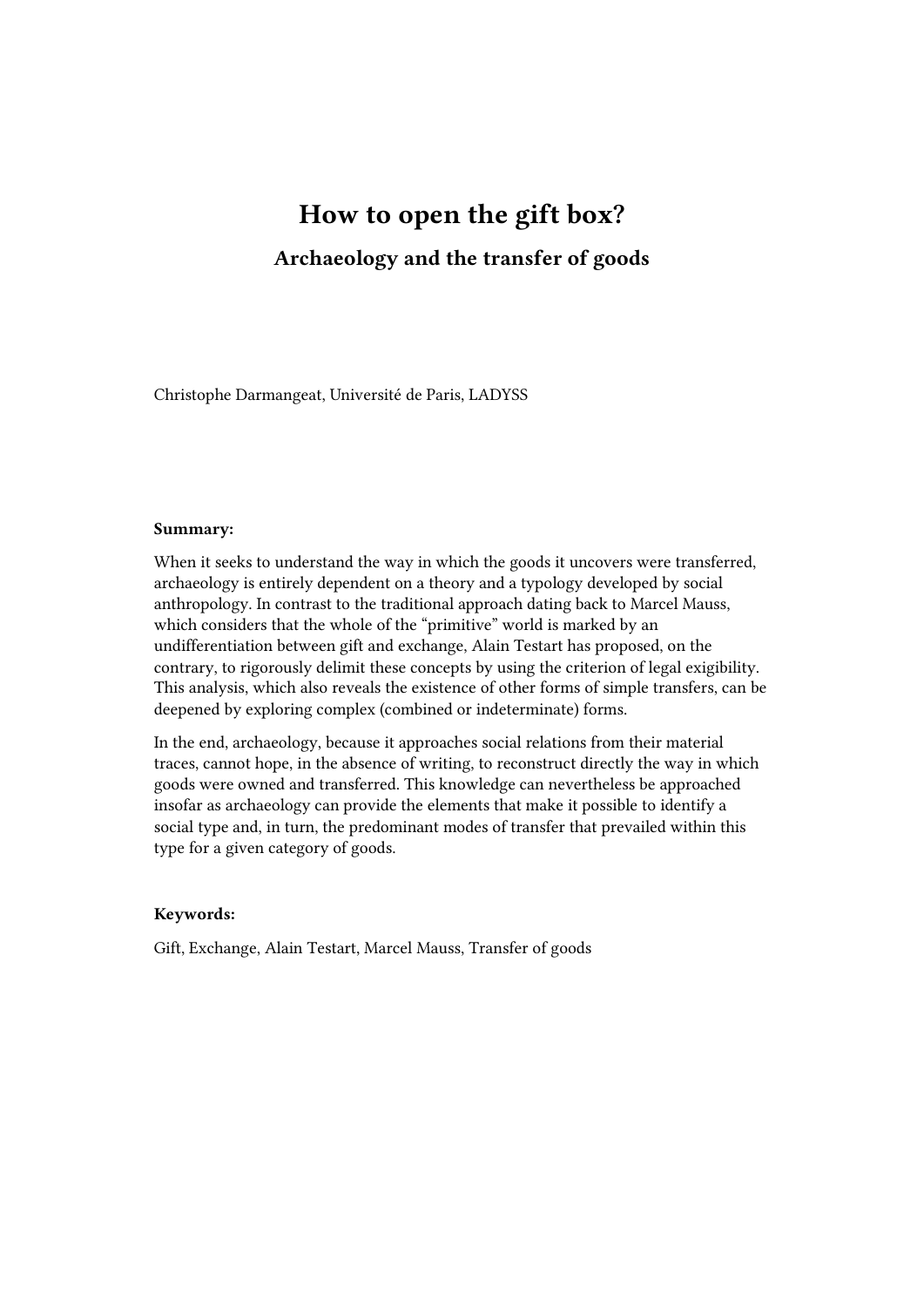# Introduction

That rights over goods and their transfers constitute one of the key dimensions around which human societies are organized is obvious. Yet, strange as it may seem, on neither of these two aspects has the science of these societies forged a consensual basis of analysis. No general comparative study of property rights exists, and it can even be said that no serious attempt has ever been made in this direction. As far as transfers are concerned, the situation is hardly less critical. In fact, for decades, writings about societies distant from our own, either by their structure or by their epoch, have most often been marked by a conceptual blurring on this point. Since the founding work of Marcel Mauss (Mauss [1924] 2004), the concepts of gift and exchange, in particular, never being rigorously defined, seem sometimes to oppose each other, sometimes to intermingle to the point of becoming indistinguishable. Thus, when attempting to interpret the circulation of objects in distant times, archaeologists face a double difficulty. The first, inherent to their discipline, is that objects do not preserve any trace of the rights that humans have exercised over them, nor of the manner in which these rights may have changed holders. This problem, by itself, is already considerable. But in the absence of a clear definition of the various ways in which rights in property are transferred, it has no chance of finding a satisfactory solution. To use a metaphor, recognizing animals in the night is a challenge; but to succeed in doing so without knowing exactly what the different species look like and what their characteristics are is utterly impossible.

The following article is an extension of the work of Alain Testart, who developed a criterion for classifying transfers of goods and thus identified the different fundamental types (Testart 2001; 2007). We will therefore begin by recalling the main contributions of this analysis. However, this is only the first step in a long process: social reality is infinitely more complex than simple "pure" types would suggest. It is therefore essential to understand the way in which the latter combine to produce the former. Finally, perhaps the most difficult task remains: to determine the extent to which the transfer of goods says something about social relations, and the contribution of this analysis to archaeology.

# 1. Types of transfers of goods: a classification

## 1.1 Gift versus exchange

The starting point of Testart's critique is to rigorously define gift and exchange - and thus to differentiate them from each other. We know that in Mauss's text, gift and exchange are so confused that the author uses a number of expressions such as "contractual gifts" (Mauss [1924] 2004, 10‑11), the "exchange through gifts" (Mauss [1924] 2004, 16, 23), the "exchange-gift" (Mauss [1924] 2004, 29, 59), the "gift-throughexchange" (Mauss [1924] 2004, 37), the "remuneration-cum-gift" (Mauss [1924] 2004, 39), the "obligation to give" (Mauss [1924] 2004, 16, 17, 50), the "obligatory and voluntary exchanges of gifts" (Mauss [1924] 2004, 19), or again gifts destined "to paying" (Mauss [1924] 2004, 94). In substance – and this is even the subtitle of the work - the gift is seen as "the form and reason for exchange in archaic societies". In the eyes of Alain Testart, this is a double error, both ethnographic and conceptual. Ethnographic, because the will to encompass the whole of non-state societies in a unique approach, as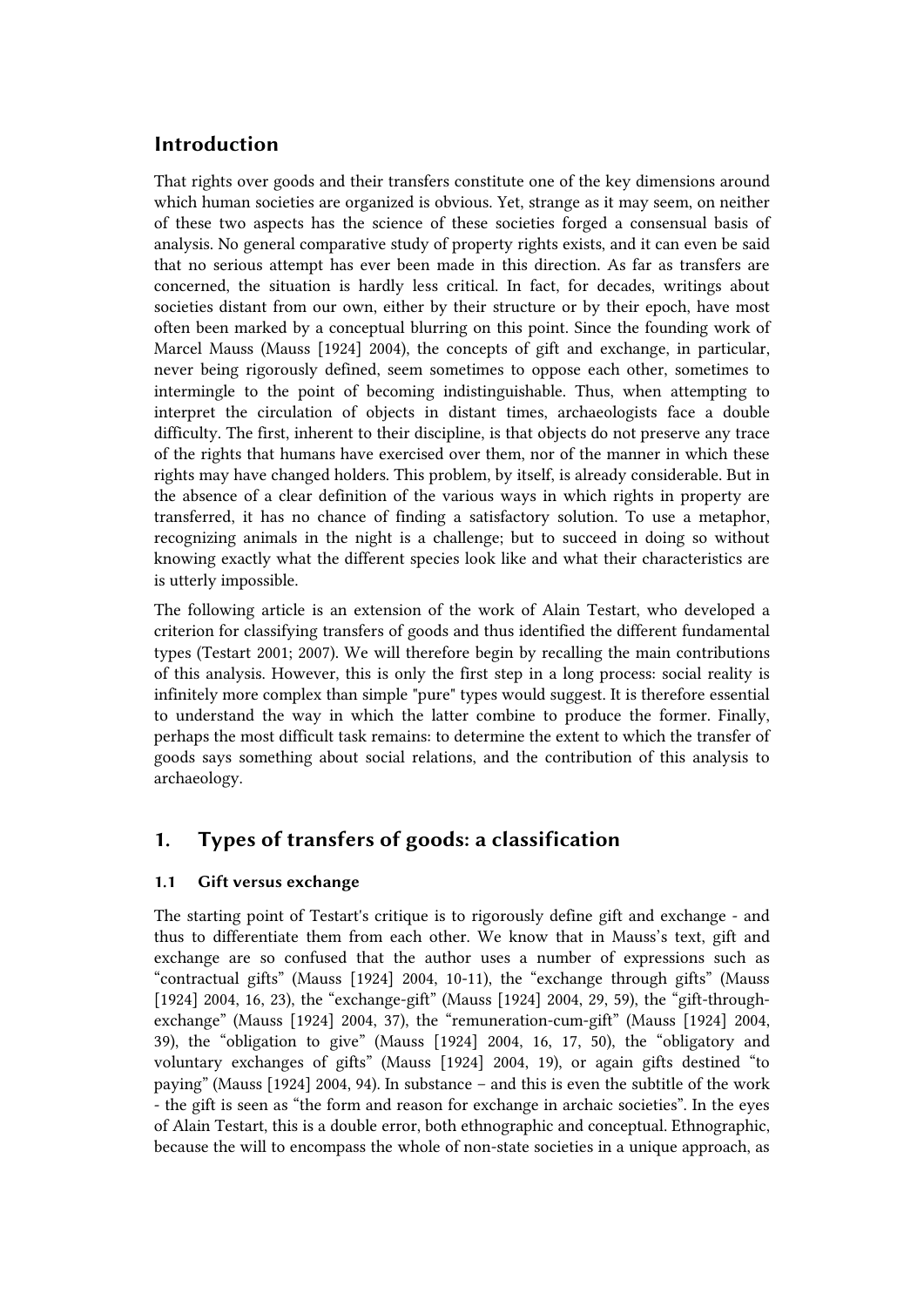if within them, the transfers of goods uniformly obeyed the same rules, does not correspond to the diversity of the social types observed, and that science must precisely identify. But Mauss's approach also reflects a conceptual error, by forging oxymorons, "logical monstrosities of the same nature as a circle-square" (Testart 2001, 742), which intermingle concepts that should, on the contrary, be carefully delimited.

The first step is to identify the pitfalls of the current vocabulary, whose imprecision is a factor of confusion. To begin with, the act of "giving" does not necessarily mean that one is making a "gift". When we are at the store and we ask the shopkeeper to "give" us a loaf of bread, we know that this transfer is not free, but that it implies a payment and that the absence of this has many consequences. In other words, if the baker "gives" us a loaf of bread, he does not make a "gift" to us. The situation with respect to exchange is equally unclear, since the term has two very different meanings. In its broadest sense, exchange is purely descriptive, and expresses the idea that two transfers are made in opposite directions between two entities: this is the case, for example, in physics, of gas exchanges. It is in this sense, but only in this sense, that we can speak of an exchange of gifts, as when at the Christmas party, gifts are passed between participants and each is both giver and receiver. But exchange also has a much narrower meaning - and it is the latter that must be used in sociology: it then designates a situation where the two transfers are not only reciprocal, but where they are also the necessary condition of each other. This is exactly what happens in the bakery: the baker transfers the baguette to the customer if, and only if, the customer transfers money to him - and vice versa.

What differentiates the gift from the exchange is not, therefore, the presence or absence of a transfer in the opposite direction: if the exchange cannot, by definition, be oneway, on the other hand, a gift can very well be accompanied by a counter-gift. It is even less the simultaneous or deferred character of the reciprocal transfer: just like the counterpart of an exchange, the counter-gift can intervene at the same time as the gift (in the case of Christmas presents) or be deferred (when one returns an invitation to dinner), without this changing anything about its nature. The difference between gift and exchange lies entirely in the exigible character - in the legal sense of the term - of the counter-transference. In making a gift, one can expect and hope for a counter-gift the counter-gift may even represent the sole motivation for making the gift. But, crucially, if there is a breach, there is no legal way to enforce this counter-gift. If the owner of a restaurant where one has dined without paying can go to court to enforce his or her right, there is no way to do the same with a friend who has not returned a restaurant invitation. Once again, therefore, the ambiguity of the term often used by Mauss, that of obligation (to give, to receive or to return), must be noted. Indeed, it is imperative to differentiate between a purely moral obligation, which can at most only be translated into social pressure, and a legal obligation, which opens the possibility for the injured party to appeal to legitimate force in order to assert his rights. For the transfer of goods, to speak of obligation in general, without making this distinction, is thus to deny oneself the possibility of thinking about the profound difference between gift and exchange. Would one object that in a society without a State, the distinction loses its relevance, the notions of right and legitimate force becoming pointless? This would be a profound error. If, in stateless societies, law is not written, and its implementation is not necessarily the work of formal and specific organs, no society exists that ignores any form of law and, consequently, of a definition of the framework of the legitimate exercise of force. This in no way closes the possibility that there may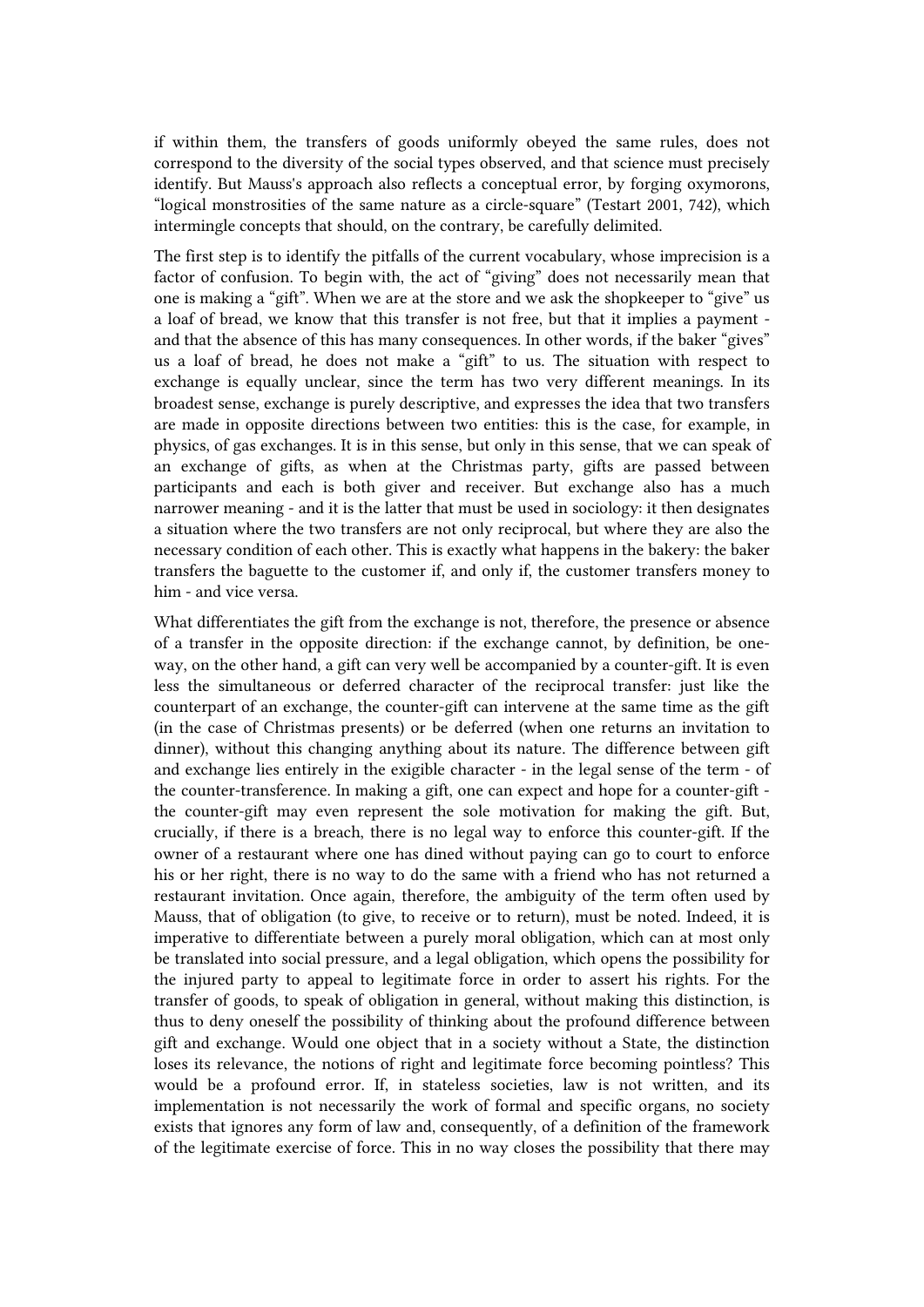be transfers that are at the limit of exigibility, and which would therefore raise objective difficulties of classification - we shall return to this point.

## 1.2 Other types of transfers

The proposed definition of gift and exchange does not exhaust the possible range of transfers; first, because there is a third type of transfer, which is neither exchange nor gift. Secondly, because within gift and exchange, one can usefully draw additional distinctions. Let us begin with these: the gift is classically associated with the countergift, that is, the gift that comes in response to a previous gift, made in the opposite direction. Again, this double movement constitutes an exchange only in an extremely broad sense, insufficiently precise for sociological analysis. Strictly speaking, each of these two transfers does not constitute the condition that makes the other exigible; in other words, giving a counter-gift may be a moral obligation but, by definition, not a legal one.As regards exchange, it is necessary to distinguish free exchange, the most common form, from forms in which one of the two co-exchangers is forced to make the transfer by the other (or possibly by a third party): think, for example, of our modern expropriations and nationalizations, where the State compensates the owner from whom it buys his property.

There remain, therefore, transfers that are neither gifts nor exchanges. These are those which derive from a legal obligation - they are therefore exigible. But, unlike exchange, this exigibility does not arise from a transfer in the opposite direction. The first example that comes to mind is undoubtedly that of modern taxes, which are inseparable from the state; but one could just as easily cite payments of a judicial nature (damages or fines), which also exist in many non-state societies. These "transfers of the third type", or "t3t". as Alain Testart called them, form the last major category of legitimate transfers, which has largely passed under the radar of a social anthropology focused on gift and exchange.

A final problem concerns the appropriateness of including all illegitimate transfers including looting, or the trade in illicit products - in the classification. Following the paths opened up by F. Athané (Athané 2011), and in particular his concept of "community of reference", I attempted to show how illegitimate transfers could be the subject of a classification that closely mirrored that of legitimate transfers (Darmangeat 2016). Such an analysis seems a priori to contravene the principles laid down by A. Testart - the criterion of exigibility applies, at first sight, only to legitimate transfers. On the contrary, it proves to be not only consistent with his own, but also very useful for understanding situations where, in the absence of a State, the legitimacy of a transfer can be assessed differently within the same society. However, we shall leave aside this difficult problem here, and stick to the most fundamental aspects of the analysis.

The above can be summarized with the following diagram  $<sup>1</sup>$  $<sup>1</sup>$  $<sup>1</sup>$ :</sup>

<span id="page-3-0"></span><sup>&</sup>lt;sup>1</sup> This presentation appears to us to represent a step forward compared to the one proposed in (Darmangeat 2016, 26) : it rectifies some problematic formulations and moreover explicitly brings out the case of the counter-gift.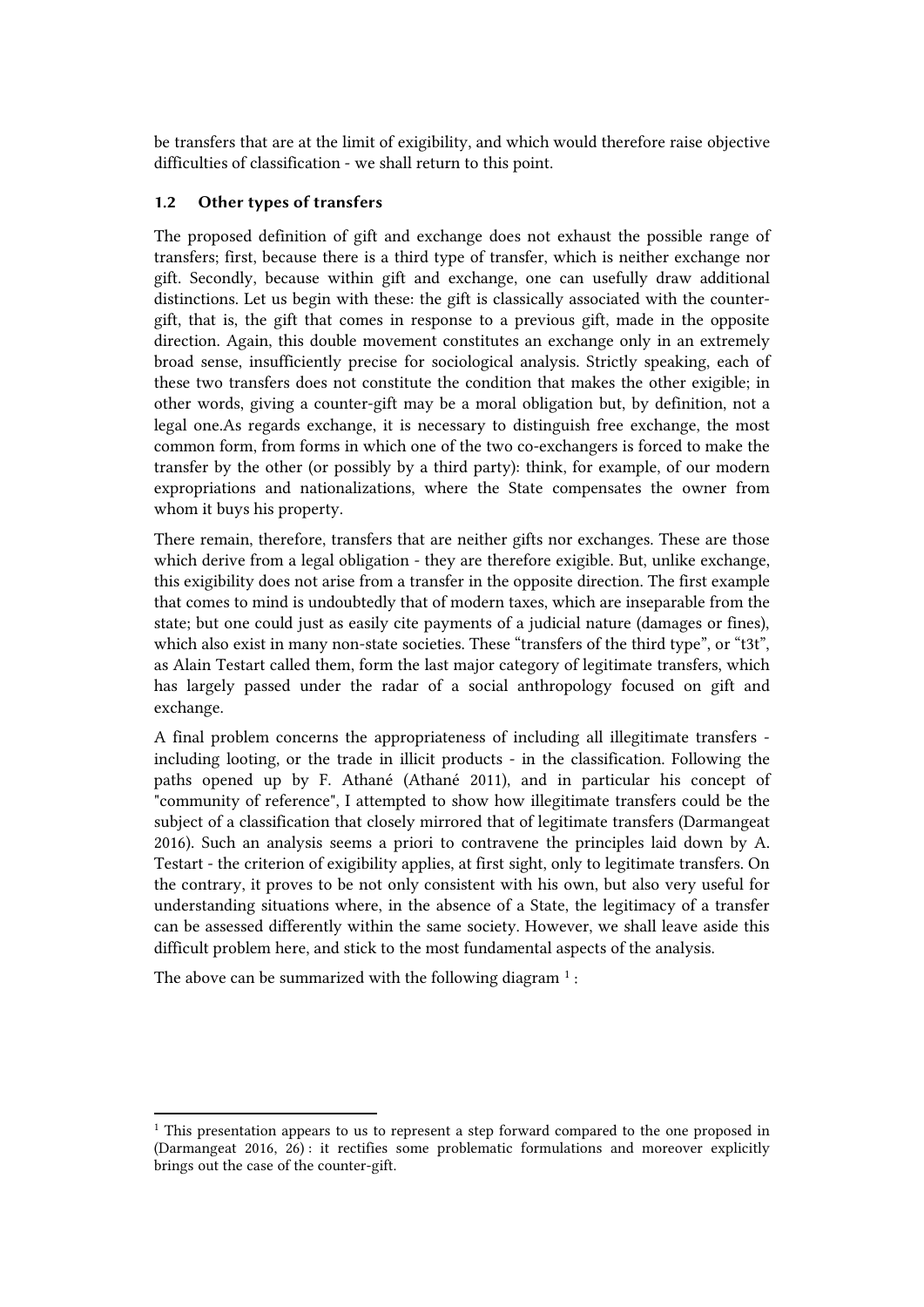## Typology of legitimate transfers

I. Non exigible transfer

- because of a non exigible reverse transfer: **counter-gift**
- for another reason: **gift**
- II. Exigible transfert
	- because of a reverse-transfer:
		- both parties entered freely into the relationship: free exchange
		- either party entered into the exchange relationship as a result of a legal obligation: mandatory exchange
	- for another reason: t3t

# 2. Complex forms

The above analysis identifies, so to speak, the elementary forms of transfer. It thus constitutes an indispensable, but not sufficient, step in the analysis: reality is not limited to these forms, and also includes more complex phenomena. These phenomena proceed from the elementary forms in two ways: combination and indeterminacy.

## 2.1 Combination

A transfer can be called combined when it mixes, in an inseparable way, several elementary forms. A common case, in our own world, is that of a sale at a friendly price: the seller's choice not to demand an equivalent value for the object transferred corresponds to his will to make a gift while concealing it, for one reason or another, in the form of an exchange.

Such combinations of forms are commonly found in all societies: for example, in the institution known as tee, practiced by the Enga-speaking people of New Guinea, which is related to what is known as "ceremonial exchanges". According to the detailed description provided by Daryl K. Feil (Feil 1980; 1984), the tee includes three specifically named transfers. The cycle is inaugurated by the **NAMAN** This is most often done at the request of the recipient, who asks for certain goods - primarily pigs - from one of his exchange partners. If the individual requested cannot or does not wish to respond to the request himself, he may turn to one of his own partners (and so on). Some time later, in a public and formalized manner, the recipients of **MMMM** engage in a reverse transfer, called a **KAMAXXX** normally of equal or greater value. Finally, for each live pig received and slaughtered, each recipient of a **MANAXIXI** returns one or more shares of cooked pork, called XXX

What is the nature of the **WWWWX** this counter transfer that comes as a response to the saandi? In order to know whether it constitutes a (counter)gift or one of the two terms of an exchange, it is necessary to determine if it is exigible. The analysis suggests that the answer to this question is positive, but only for a portion of the transfer, that which represents an amount equivalent to or slightly greater than the value of the **MMMM** Indeed, not only does "failure to return pork threatens the [exchange] relationship and unless it is a strong one, it cannot be smoothed over" (Feil 1984, 50, see also p. 213), but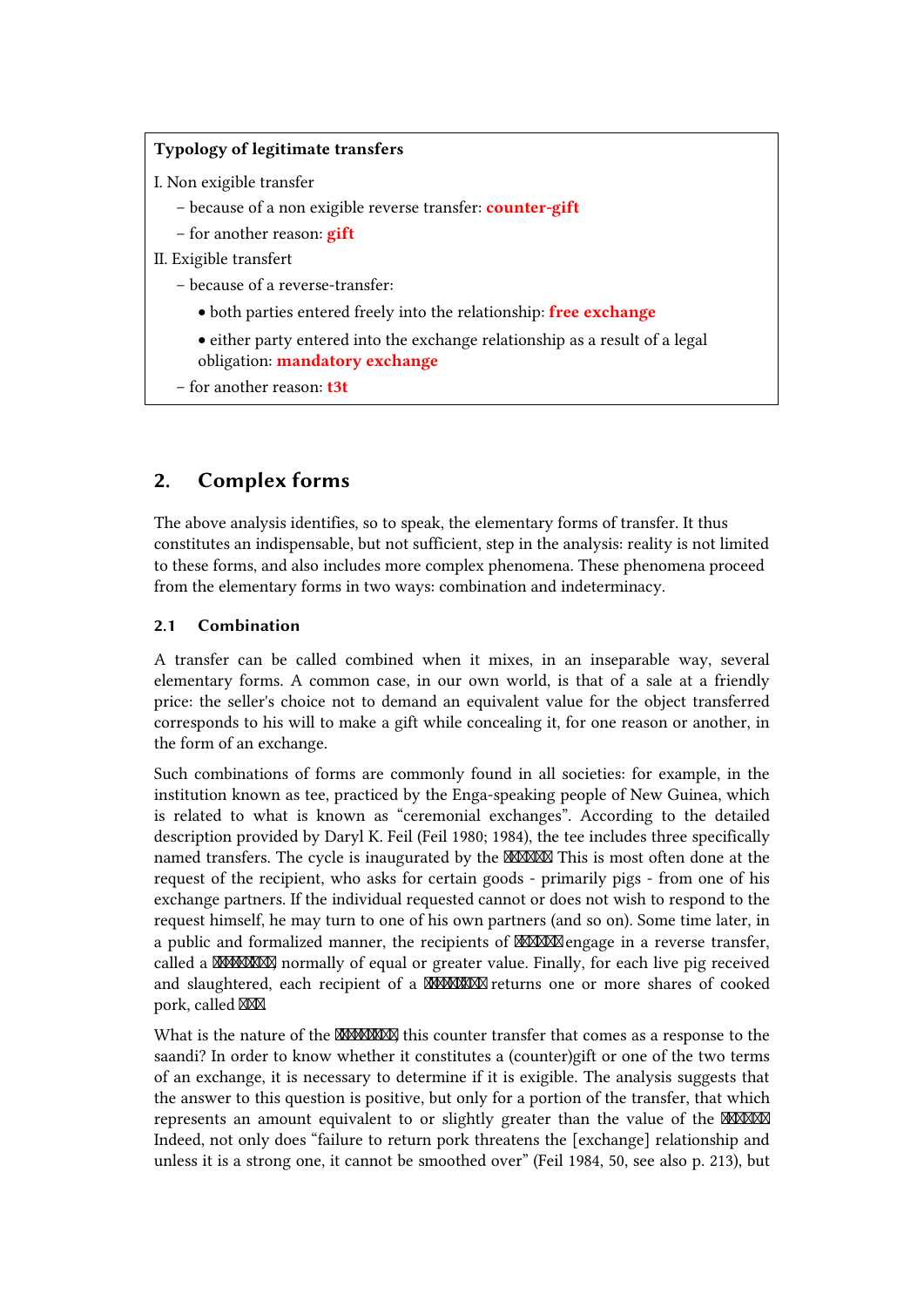such a failure gives rise to complaints, to "bitter quarrels, perhaps even fights" (Feil 1984, 206). The information according to which the modern courts declared themselves incompetent to judge these matters (Feil 1984, 207) is decisive: it indicates that the judicial bodies were seized of them, which meant that in the eyes of the protagonists, these disputes fell indeed within the legal domain.

The particularly high increment to which some **MANXXXX** gave rise, on the other hand, lies undoubtedly in the realm of non-exigency and therefore of gift. But "while a profitable increase is always hoped for, a return based on Tombema equivalences is acceptable and sufficient to sustain the exchange relationship" (Feil 1984, 39). The additional **MMMMM** precisely because it is optional and not required, is the mark of generosity - which a local proverb expresses in the following way: "A man with a good heart adds a pig and gives" (Feil 1984, 57). Who would call someone generous who is merely fulfilling an obligation?

In the Tombema Enga tee, exchange and gift are intertwined in a way that is both intimate and original. Firstly, because there is no apparent difference between exchange and gift, and the transition from one to the other is seamless. Then, because the most successful exchange is the one that gives rise, in the same movement, to a gift. Thus the gift is not only organically associated with the exchange: it constitutes its supreme goal.

Also in the highlands of New Guinea, among the Mendi this time, another type of combination is found, that of t3t and mandatory exchange. As in many other societies in this region, certain social obligations (linked in particular to marriages or deaths) required compulsory payments in goods. The originality of mendi society was that some of these payments took the form of a double transfer: the party who was ultimately to receive the payment began by handing over a set of goods to the other. The latter was then obliged, in a second phase, to repay with increments:

Kowar payments are obligatorily made in honor of deceased clansmen and inmarried women to their matrilateral kin. Maternal relatives of the deceased make a private intiatory payment  $(...)$ . A public event, the  $\mathbb{M}\mathbb{M}$  itself formally repays the **MMM** initiatory payment, but must also include a substantial increment, called XXXX in honor of the dead person. Similarly, in the context of large-scale death compensation payments (XXXXXX) during which scores of valuables change hands between members of allied clans, NOOM refers to pigs (or other wealth) given above the repayment of initiatory gifts in honor of men and women who died as a result of intergroup hostilities. (Lederman 1986, 149)

Despite the inappropriate use of the term "gift" in the last sentence, the description is crystal clear, and shows how this custom constituted both an obligatory exchange in its form and a t3t in its content.

#### 2.2 Indeterminacy

#### *2.2.1 Between gift and exchange*

The above lines have touched on the second way in which elementary transfers can be made more complex: that of indeterminacy. In state societies, at least in principle, the boundary between what is legally enforceable and what is merely morally obligatory is clear, and the (written) law is supposed to draw it with precision. The rigor of this delimitation should certainly not be exaggerated: reality can deviate significantly from the principles, either because of the financial or social obstacles that can dissuade or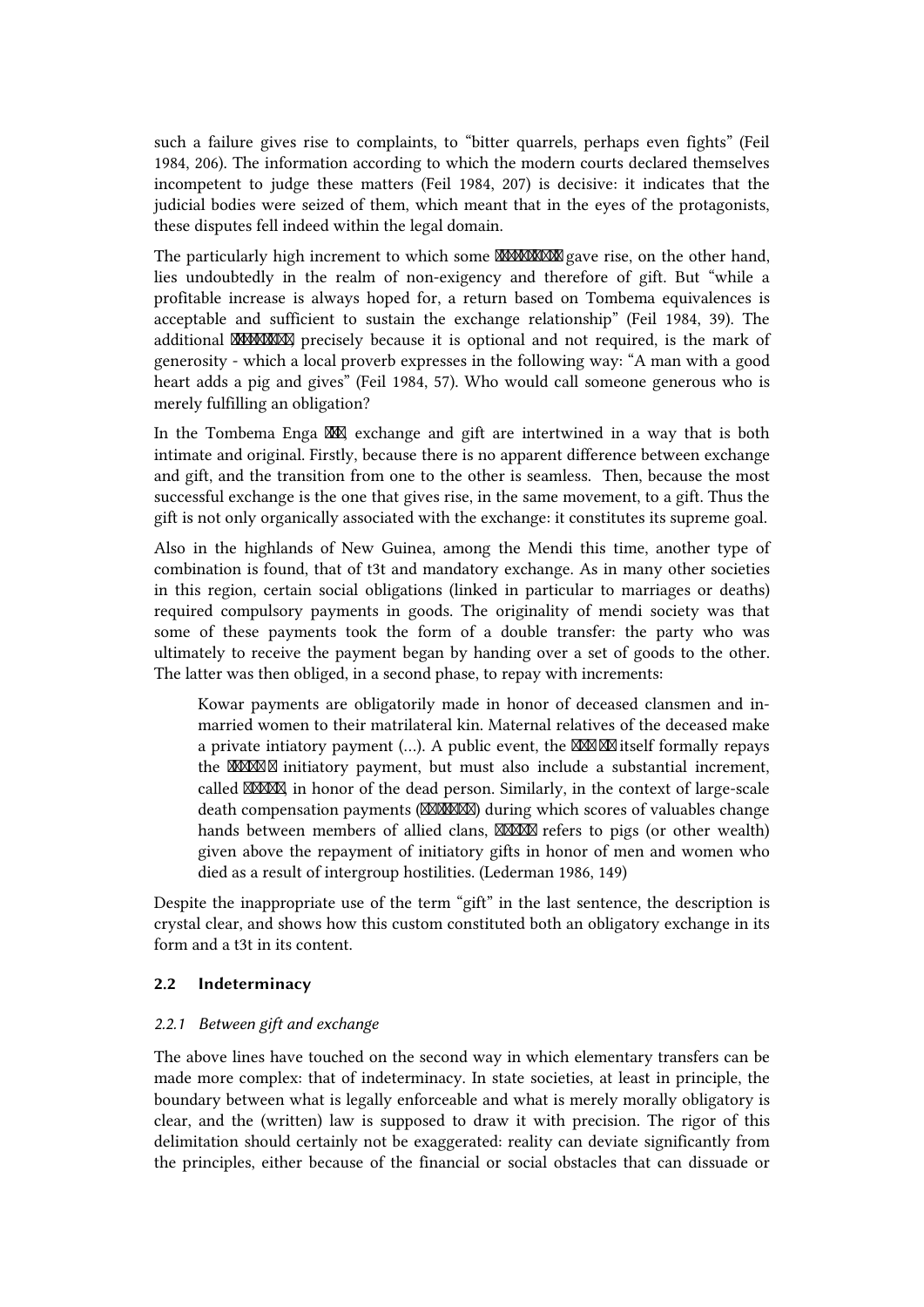even prevent the unworthy from filing a complaint, or because it is never possible to enclose reality completely in a few formal precepts - the activity of tax advisors, for example, consists to a large extent in taking advantage of these grey areas. But the indeterminacy of exigibility which, where the state reigns, can be interpreted as a deviation from the norm, represents a much more banal case in non-state societies, for an additional reason: within the framework of a private dispute, the implementation of violence, however legitimate, is to be borne by the injured party. In simple terms, if in a state society, one does not take justice into one's own hands, in a stateless society this is not only a legitimate means of asserting one's rights: it is the only possible one. In these conditions, it is easy to imagine that the act is conditioned by the balance of power. An individual without support, or a member of a group of relatives that is too weak, will be able to give up using violence that is otherwise socially legitimate, simply because he does not have the means to do so. The concrete manner in which legal obligation is exercised in stateless societies thus favours the existence of social situations in which exigibility is presented in an attenuated form, and all the more difficult to discern.

This issue is particularly frequent in ethnology with a form of bilateral transfer which, at first sight, belongs to both exchange and gift - it is precisely this case of figure which led Marcel Mauss, and many others after him, not to establish a clear conceptual differentiation between the two terms. According to Alain Testart, who devoted many pages to analyzing it (Testart 2001), such a configuration must be understood as a nonmarket exchange, as opposed to the market exchange, which is canonical to our own society.

The market exchange is the one in which the sale of the good is independent of the personal link that unites the seller and the buyer. Ultimately, this link no longer exists: the market is an anonymous place, where anyone can buy anything from anyone - to the point that, once the goods are put up for sale, refusing to conclude the transaction in view of the identity of the buyer is nowadays a penal offense. On the other hand, a non-market exchange is an exchange framed, or even conditioned, by the prior personal link between the partners. It is the preeminent form of exchange in ancient societies, which ignore the market and are steeped in person-to-person ties and where, very often, exchange friendships are formalized and named, as among the Jivaro (Harner 1973, 125).

In remarkable pages, Alain Testart puts in comparison the two opposite forms of fetishism generated by these two categories of exchange. The fetishism proper to commercial exchange, underlined by Marxist economic analysis, makes the value of goods appear as their intrinsic property, while concealing the fact that this value expresses a social relationship between producers. Conversely, writes Alain Testart:

If the market form generates its own illusion, the non-market form can also generate its own. That which is inserted in a relationship of friendship [...] engenders the illusion according to which it would only be a question of gifts and counter-gifts. This exchange takes on the appearance of an exchange of gifts [...]. No mention is made of a promise to return, as if not to offend the susceptibility of the "friend"; even less is he reminded that he is in debt, if this is the case, for even more obvious reasons; the successive acts, which in reality answer each other and group themselves two by two as cessions and counter-cessions, appear as if they were not linked together; the very essence of the exchange, the fact that it is a conditional cession [...], and the exchange can henceforth appear only as a series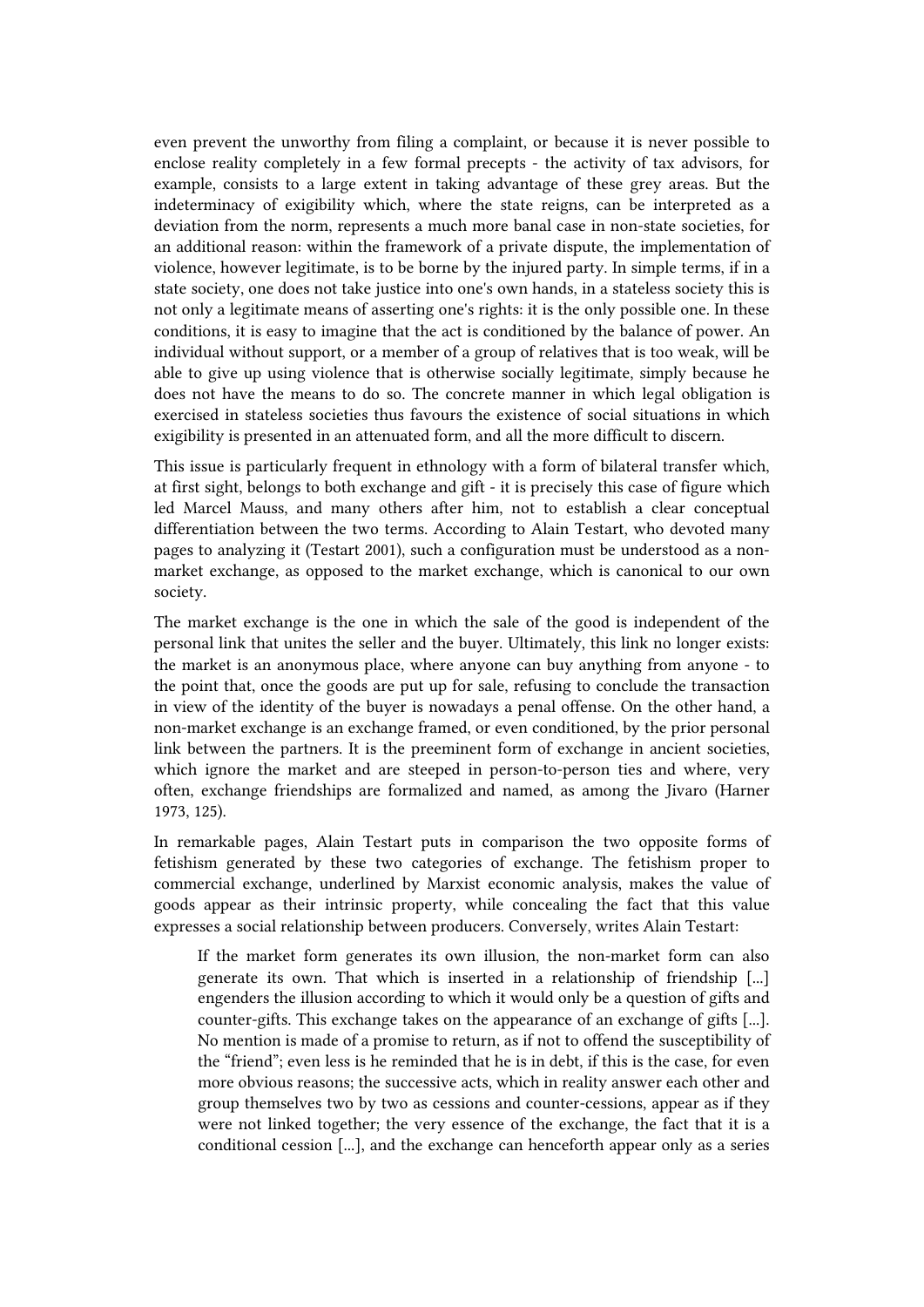of acts based on the sole freedom of each person and the good feelings in which he finds himself with regard to his partner. (Testart 2001, 739‑40)

In a correlative manner, the dividing line between exchange and gift - the exigibility of the counterpart - tends to be faded and to become often more theoretical than real:

Whatever the reason for non-return, betrayal by the friend, bad grace or simple material impossibility, it is only very rarely that one will have recourse to this ultimate means [violence]. One would have to mobilize one's relatives, all those who can and are willing, for one reason or another, to lend a hand; it is always a risky operation, it is a war. This is why one will generally be satisfied with breaking the relationship which existed between the two friends: one will not exchange any more and one will not have any more relationship with him. This is precisely what a donor does to an ungrateful recipient who does not provide a counter-gift. The usual mode of sanction of the exchange between friends is the same as in the gift. (Testart 2001, 741)

Alain Testart then adds in note:

This is also why it is so difficult to disentangle in ethnographic data what is gift and what is exchange between friends: the common mode of sanction is the same, and it is only the presence, or the possibility admitted as legitimate, of a rare mode (and all the more so since the societies studied are always in the colonial context), the violent mode, which in all rigor can provide the decisive criterion. (Testart 2001 note 39)

The question that can nevertheless be asked - and which was not addressed with sufficient clarity in the previous text that I devoted to this subject - is that of the existence of an objective zone of indeterminacy. The problem goes beyond the simple "difficulty", on the part of an outside observer with incomplete information, of ruling on the possible exigibility of a counter transfer. It is also to know if, in the eyes of the parties concerned as well as of the society to which they belong, there can exist objectively indeterminate situations. As mentioned above, such situations, although rare, exist in societies with written law and a formalized judicial system. In the case of societies that do not have such systems, there is no reason to exclude them from the analysis.

Thus, alongside non-market exchange, which, while possessing the outward appearance of a gift, is indeed exchange, we must concede the existence of a "circle-square", the "gift-exchange" - for, if in the abstract realm of theory, social and geometric bodies are pure, in the real world, they can borrow their characteristics from two distinct types.

Would all this mean a return to the starting point? After having criticized them so severely in the wake of Alain Testart, are we not now recognizing the relevance of the concepts proposed by Mauss? Wouldn't the conceptual demarcation between exchange and gift be vain, or, at the very least, irrelevant for societies without a state or a market? Such a conclusion would be tantamount to throwing out the baby with the dirty bathwater. Not only can an intermediate situation only be properly understood if the two poles that constitute it have been properly defined, but the case under which Mauss, and others after him, grouped all transfers in stateless societies only constitutes a very specific category.

#### *2.2.2 Other indeterminacies*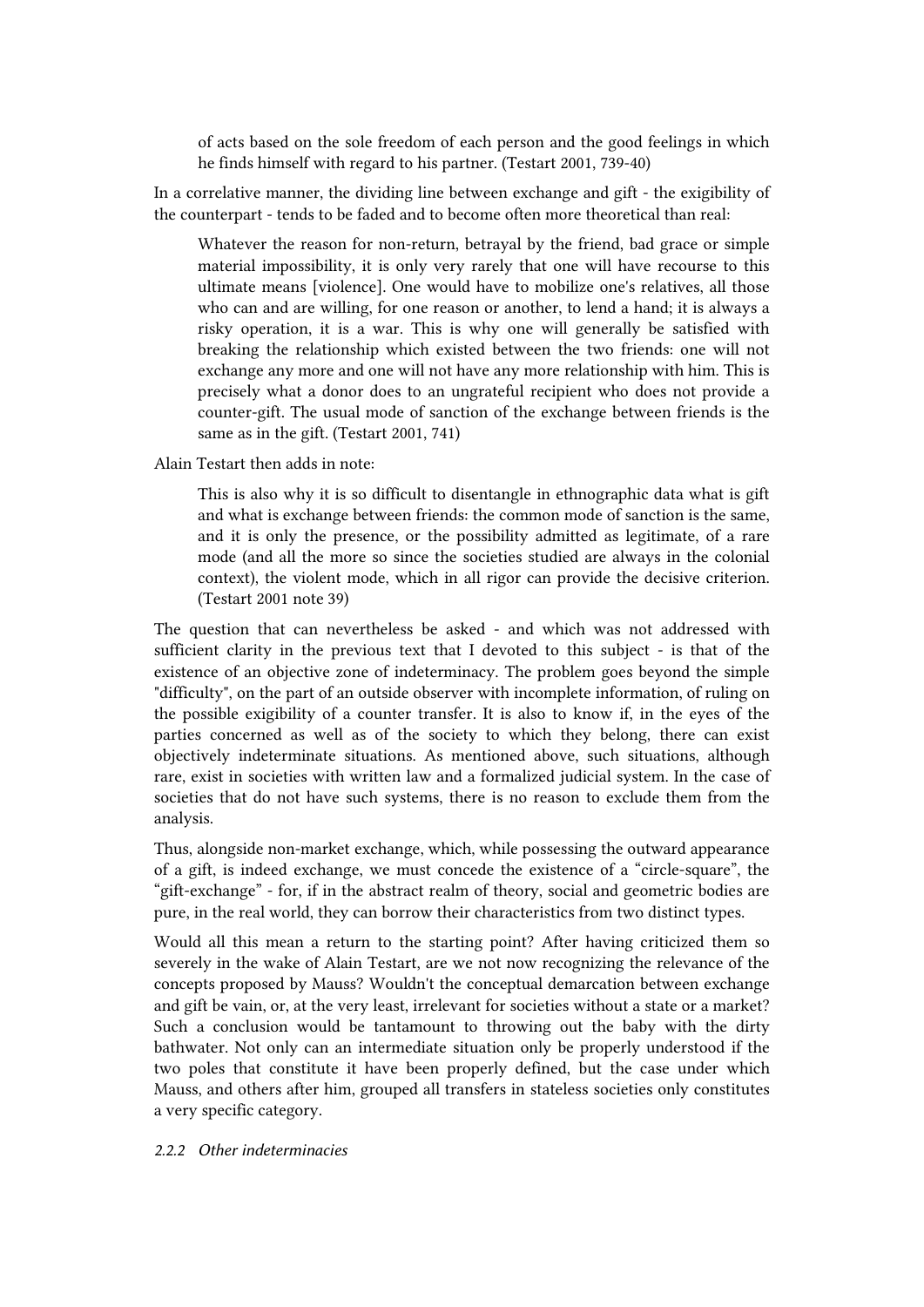To conclude on this point, it should be added that the indeterminacy of exigibility does not only blur the boundary between gift and exchange, and that it can just as well concern the other modes of transfer.

Compulsory exchange remains a relatively rare form, so it is hardly surprising that its fringe is even rarer. In modern times, however, an intermediate form between free and compulsory exchange can be discerned in certain types of wage relations. Indeed, these have not always taken the form they do in the modern labour market. As Yann Moulier-Boutang has shown in his monumental work on this question (Moulier Boutang 1998), between slavery and free wage labor there have been countless situations where formal freedom was intermingled with legal obligations, in order to force labor to be exchanged (or to keep a freely initiated exchange going). This "constrained wage system" took, for example, the form of peonage, widespread in Latin America, where the supposedly free worker was chained to his employer by a system of debts that were never extinguished.

Finally, exigibility may also suffer from indeterminacy without the transfer being conditioned by a counterpart. The most obvious case is that of an intermediate situation between the gift and the t3t, namely a unilateral transfer that would stand at the limit of exigibility. The medieval period provides various examples of transfers destined for an emerging or failing state, and of which it is not known whether they were taxes or gracious gratuities (Guéry 1984, 1256‑59). It is necessary to repeat that exigibility exists, however, outside the State. Concerning societies studied by ethnology, the possibility of indeterminacy between t3t and gift is highlighted by the custom known among various hunter-gatherer peoples under the name of demand sharing. Nicholas Peterson, the scholar who first named the phenomenon (Peterson 1993), groups together under this same name situations of a very different nature from the point of view of exigibility. The dimension that he emphasizes - the fact that the transfer is solicited by its recipient, whether verbally or not - does not in fact overlap with its obligatory nature. There can therefore be gifts that are solicited (Christmas presents to children, after a duly drawn up wish list) or not (one made spontaneously to a friend in need), as well as obligatory transfers that are solicited (a fine paid after a parking ticket) or not (taxes paid by direct debit). In itself, therefore, the dimension of solicitation does not seem to be very useful for grasping the dimension of obligation.Nevertheless, it is clear from the examples given by Peterson that, while some are clearly gifts and others are compulsory transfers (such as the transfer of certain parts of a game animal as part of a kinship relationship), there are cases where solicitation exerts pressure bordering on a threat, without it being possible to determine whether this threat refers to a socially legitimate exercise of violence.

By the way, these indeterminacies do not only concern (legitimately) payable transfers. Anthropology has also drawn attention to the phenomenon known as tolerated theft (Blurton Jones 1987). While its study has focused on the issue of its social functions and its place in evolutionary reasoning, it is not without interest to note that this practice, by standing on the borderline between theft and gift, completes the zones of indeterminacy by providing an intermediate form between gift and t4t.

# 3. From forms of transfer to social relationships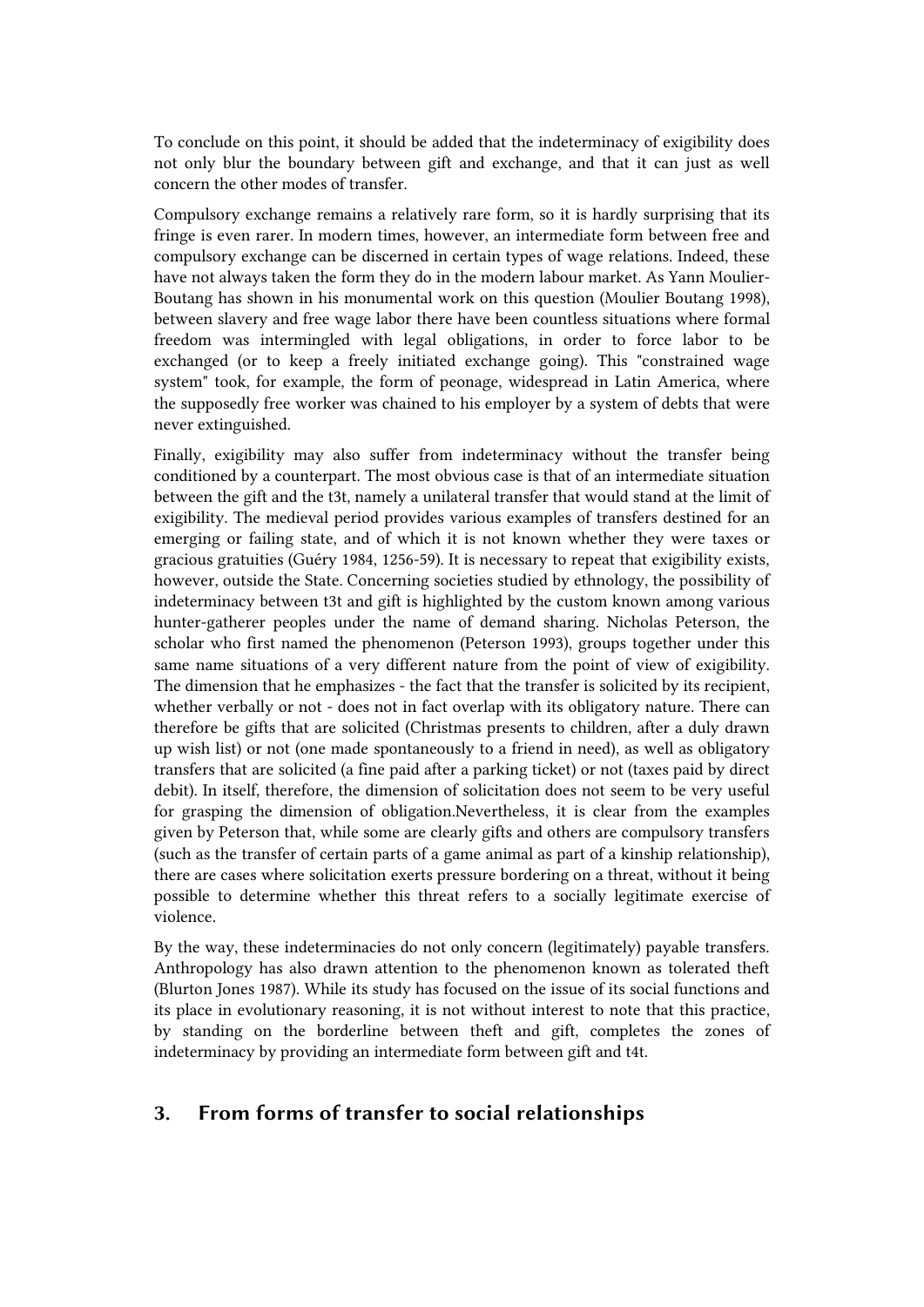In what way does this social analysis, which could be described as "grammatical", articulate with the archaeological approach?

At the risk of giving the impression of sawing off the branch on which this text is sitting, it is necessary first of all to insist on the innumerable - and sometimes insoluble - difficulties that this connection raises, and which fall into two different categories. The first are internal to sociological theory, and have to do with the complexity of the relationship that modes of transfer have with social structures. The second are specifically archaeological, and are linked to the fact that this discipline can only apprehend these structures and social relationships through material facts.

#### 3.1 Forms of transfer and social relationships

As we have just said, there is no simple and univocal relationship between the formal nature of a transfer and the social relationship in which it is embedded. More precisely, while the formal nature of a transfer is an indispensable element in the characterization of the social relationship that involves it, it is far from sufficient.

To be convinced of this, let us consider the two unilateral transfers represented by the gift and the t3t, which are radically opposed in terms of exigibility. Contrary to what one might believe at first sight, this opposition does not correspond in any way to the absence or presence of a hierarchical relationship. If, in our societies, the exigibility of the t3t immediately brings to mind transfers imposed by the authority of the State, this exigibility can intervene in quite other contexts, in particular that of kinship. This situation is obviously very common in non-state societies. But even in contemporary society, let us recall that parents have an obligation of maintenance towards their children, which obviously does not express the slightest hierarchical superiority of the latter over them. In the same way, giving is very far from always being the expression of a disinterestedness and an absence of domination. It can be made by the superior to the inferior, on an individual basis (the alms given to the poor, the liberality to the Roman client) or collectively (the ancient evergetism or our modern philanthropic foundations). In all cases, the rich person honors himself by publicly accomplishing his gesture and by ensuring that it has all the desired resonance. Conversely, the gift can also emanate from the subordinate who solicits the powerful, including in the form of sacrifice when the latter belongs to the supernatural world.

Moreover, if we place ourselves this time not at the level of a particular social relationship, but at the more general level of the social type, it would be futile to hope to characterize it by the absence or presence of a given form of transfer; the four elementary forms of transfer probably coexist in all social types. On the other hand, some types may be marked by the predominance of certain forms over others. In a society such as that of the San ("Bushmen"), the vast majority of transfers were in the form of gifts - or some indeterminate form between gifts and t3t. Capitalism, this "immense collection of commodities" (Marx [1867] 1990, 125), is dominated by exchange – although the strong tendency to an increasing role of the state in the economy gives ever greater importance to t3t.

However, this approach remains a clumsy way of posing the problems. The usefulness or rather, the indispensability - of a robust classification of modes of transfer is not that it can be used to determine a social relationship by itself. It is to contribute to this determination, in particular by making it possible to discriminate between two social relationships that could wrongly be confused, and thus avoiding Mauss's mistake of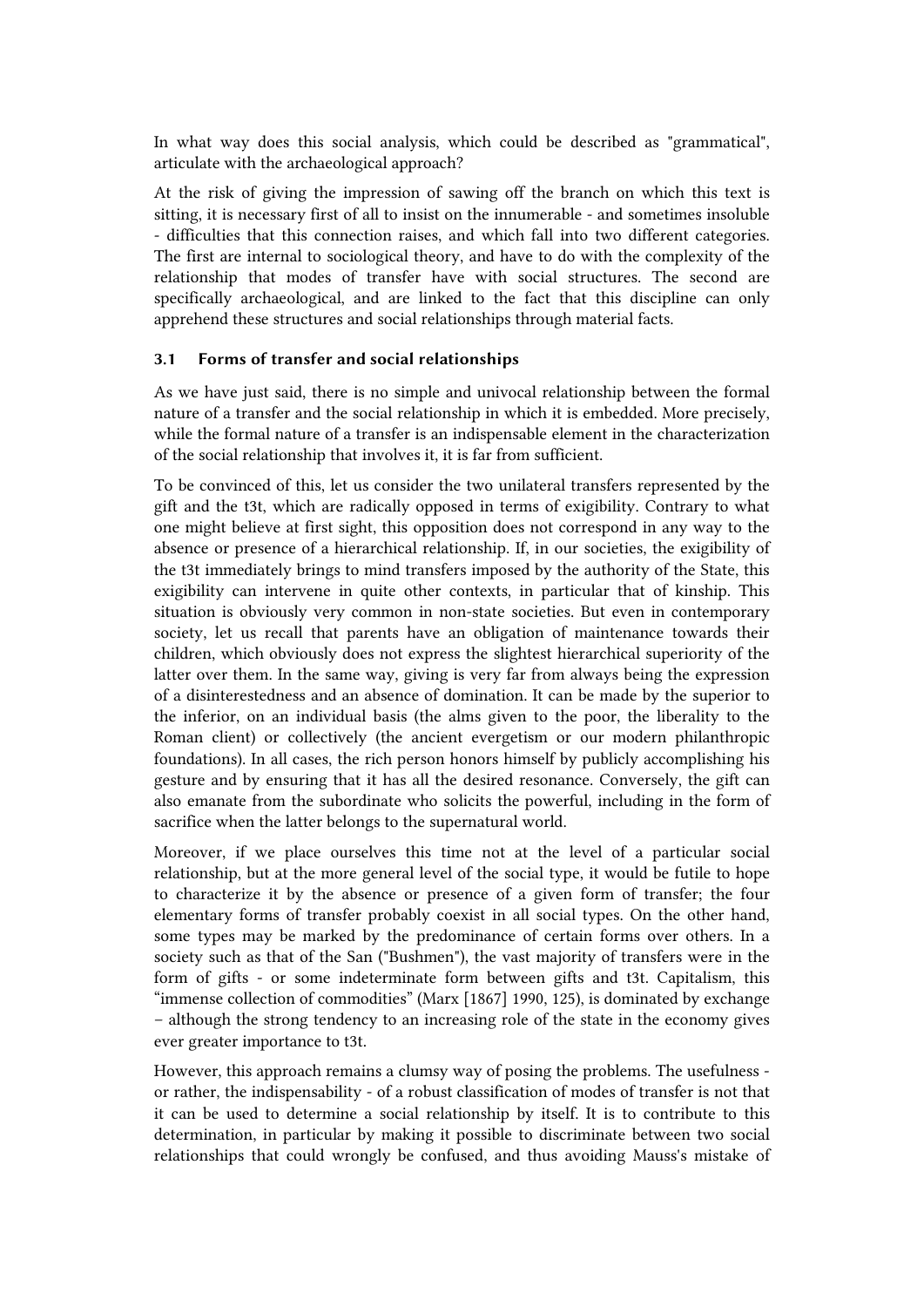thinking of all "primitive" transfers in a single, vast category. This is certainly of more modest scope, but it should not be underestimated. Thus, for example, the criterion of exigibility makes it possible to differentiate between gifts made within the framework of a client relationship and tributes and other contributions imposed by a chiefdom or a state. The same is true, for example, of vast collective achievements, where one must ask whether the work was provided freely or whether it induced coercion - the social relationship between the ordering party and the performers being obviously not at all the same in one case as in the other. This last point once provided the material for lively discussions about, among other things, the pyramids of Egypt or, more recently, the megaliths (Boulestin 2016; Gallay 2006; Testart 2014).

## 3.2 Archaeology and forms of transfer

To the internal difficulties in the articulation between types of transfer and a theory of social relationships and types, one must add those which are specific to archaeology, and which are far from minor.

To begin with, it is necessary to recall two trivialities, which nobody denies on principle, but which are too often lost sight of when interpreting the data.

The first, already recalled in the introduction to this text, is that unless one has an inscription clearly playing the role of a property mark, it is extremely difficult, if not strictly impossible, to know the identity of the holder of the rights exercised over an object found in an archaeological context, and not even the nature of these rights. At most, one can make more or less well-founded suppositions, based on indirect elements (such as the habit of attributing to the deceased the goods found in his grave). It should be added that if, in the absence of a written record, one cannot know who held the rights to a property, one cannot consequently know either if these rights had changed hands, and under what conditions. In other words, ownership is entirely subject to archaeological invisibility - and the nature of the transfers to which it gave rise with it.

The only dimension that archaeology apprehends with more certainty - it therefore speaks of it all the more willingly - is the spatial one. It is sometimes possible to demonstrate that an object found in a given place comes from somewhere else. Some movements are spectacular, such as those of shells found far from the coast, the extraordinary "laurel leaves" of Volgu, carved 20,000 years ago in blocks of flint extracted from veins located up to 250 km away (Thevenot 2019, 61), or the polished alpine jade blades emblematic of the Rubane region, which are found up to 2000 km from their place of production (Gauthier et Pétrequin 2017). This is commonly referred to as the "circulation" of these raw materials, or so-called prestige goods. But this term circulation is as misleading as it is useful. The only circulation that archaeology can detect is physical circulation; and this physical circulation is very different from economic (or social) circulation, i.e. the transfer of property or usage rights. The first indicates the probability of the second: it is difficult to imagine how farmers or huntergatherers would have regularly travelled hundreds of kilometers to obtain supplies of flint, for example. Still, one must be wary of hasty conclusions. In Irian Jaya, the Dani studied by Pierre and Anne-Marie Pétrequin travelled several days to get to the quarries from which they got the stones for their polished axes (Pétrequin et Pétrequin 2002, 134‑46). And in Australia, groups could travel several hundred kilometers to acquire ochre (Jones 1984). In any case, if spatial circulation over long distances makes it possible to deduce with reasonable certainty social circulation, in the opposite direction,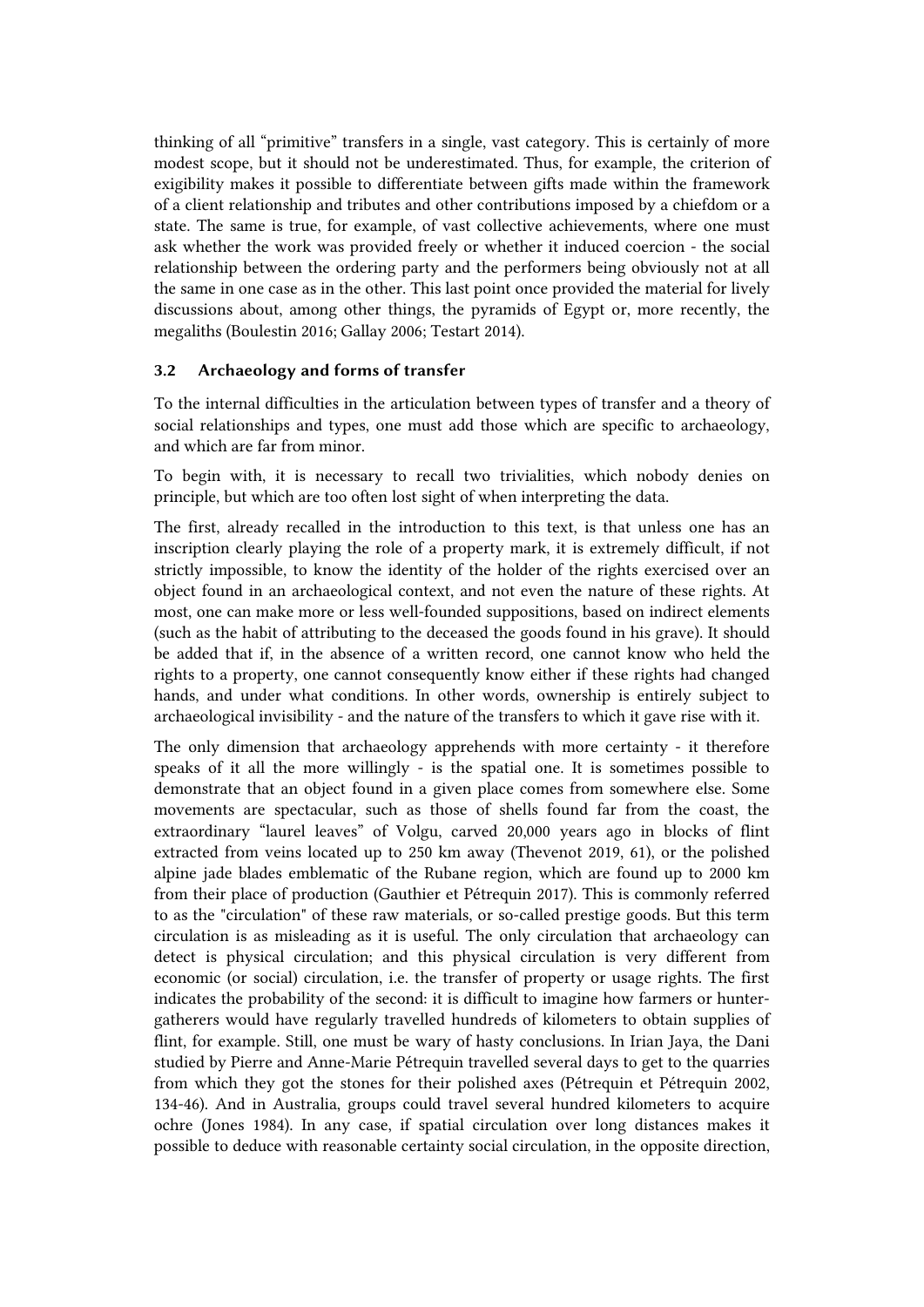a good part of the social circulation does not translate into any significant physical circulation and therefore remains archaeologically invisible: to take the case of the Dani, if the axe is used to pay a bride price to a family of the same village, this social transfer will only translate into a physical movement of a few meters. In other words, archaeology will sometimes be tempted to see a social circulation where there was none, and will often have no way of perceiving it where it existed.

# Conclusion

The rigorous classification of the modes of transfer of goods constitutes an essential element for the theory of social relationships and, beyond, of social formations. It will only be possible to go beyond the rather heterogeneous and ill-defined categories in use ("bands", "trans-egalitarian societies", "mid-range societies", "chiefdoms", etc.) by endeavouring, among other things, to forge a new classification based on a finer characterization of social relationships, within which the transfer of goods most often plays a key role. It is only in this way that social anthropology, reviving the scientific program around which it was once constituted, will be able to provide the conceptual tools that will make it possible to link material production and social structures, and thus provide archaeologists with the keys to interpretation (Testart 2006). For the latter, on the other hand, and because of the very way in which their discipline approaches social facts, the nature of the transfers to which the goods they discover gave rise – and, most of the time, the very existence of these transfers – is not a key, but a closed door. Archaeology has no direct way of establishing whether the jade axe it uncovers was given away, sold, or given up as a mandatory payment, and any attempt to rule on this question directly from the characteristics of the object can only be a speculation. The answer, however, may be reached by more circuitous routes. By relying on a solid anthropological theory – which has yet to be built – the archaeological investigation can try to determine the type of society that produced this axe and thus, indirectly, identify the social relationships in which it was inserted as well as, as a result, the probable manner and circumstances in which it was brought to change hands.